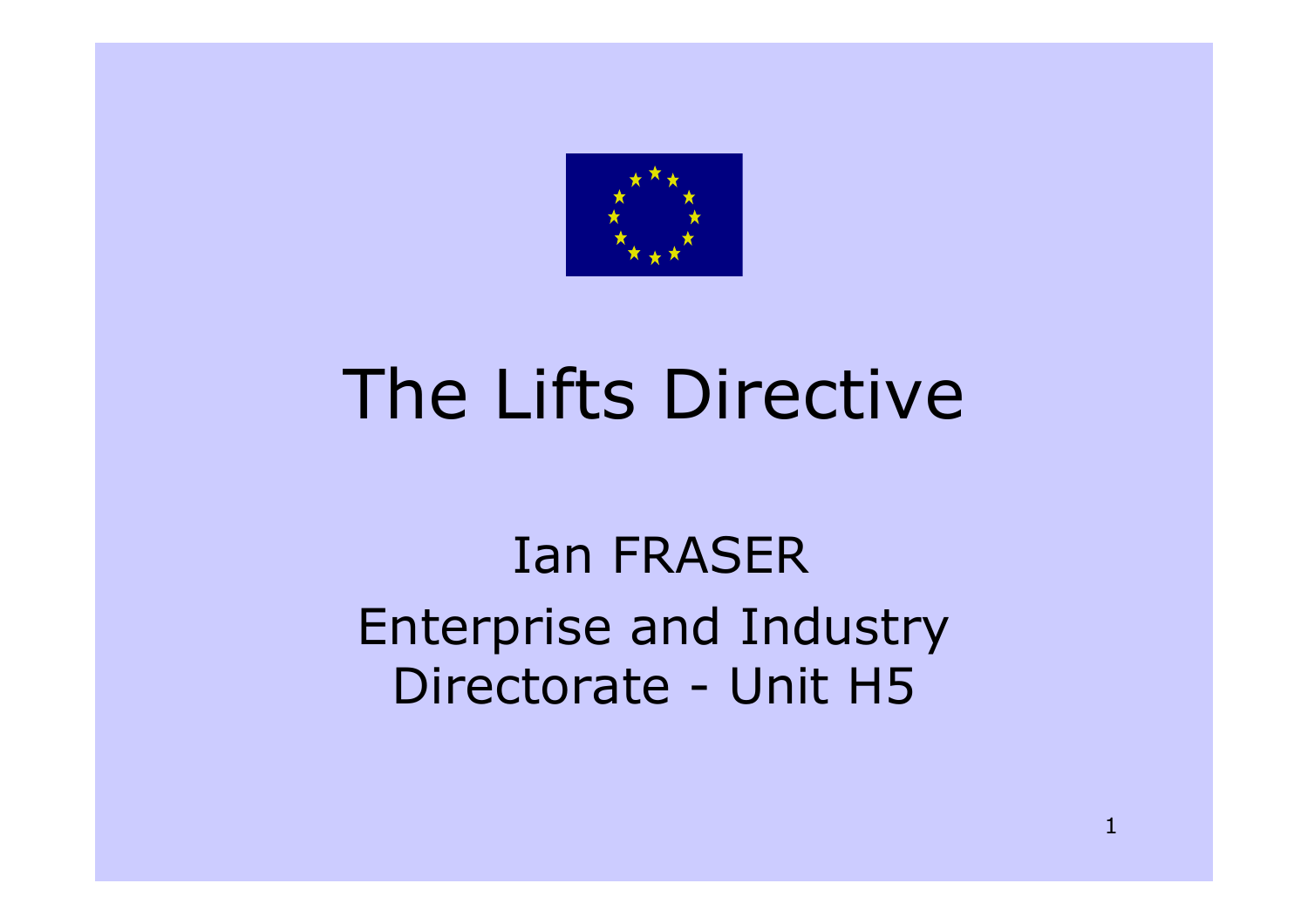# Directive 95/16/EC

- $\bullet$  The Directive applies to :
	- new lift installations
	- safety components for lifts
- It concerns :
	- lift installers
	- safety components manufacturers
- $\bullet$ It has been in force since July 1999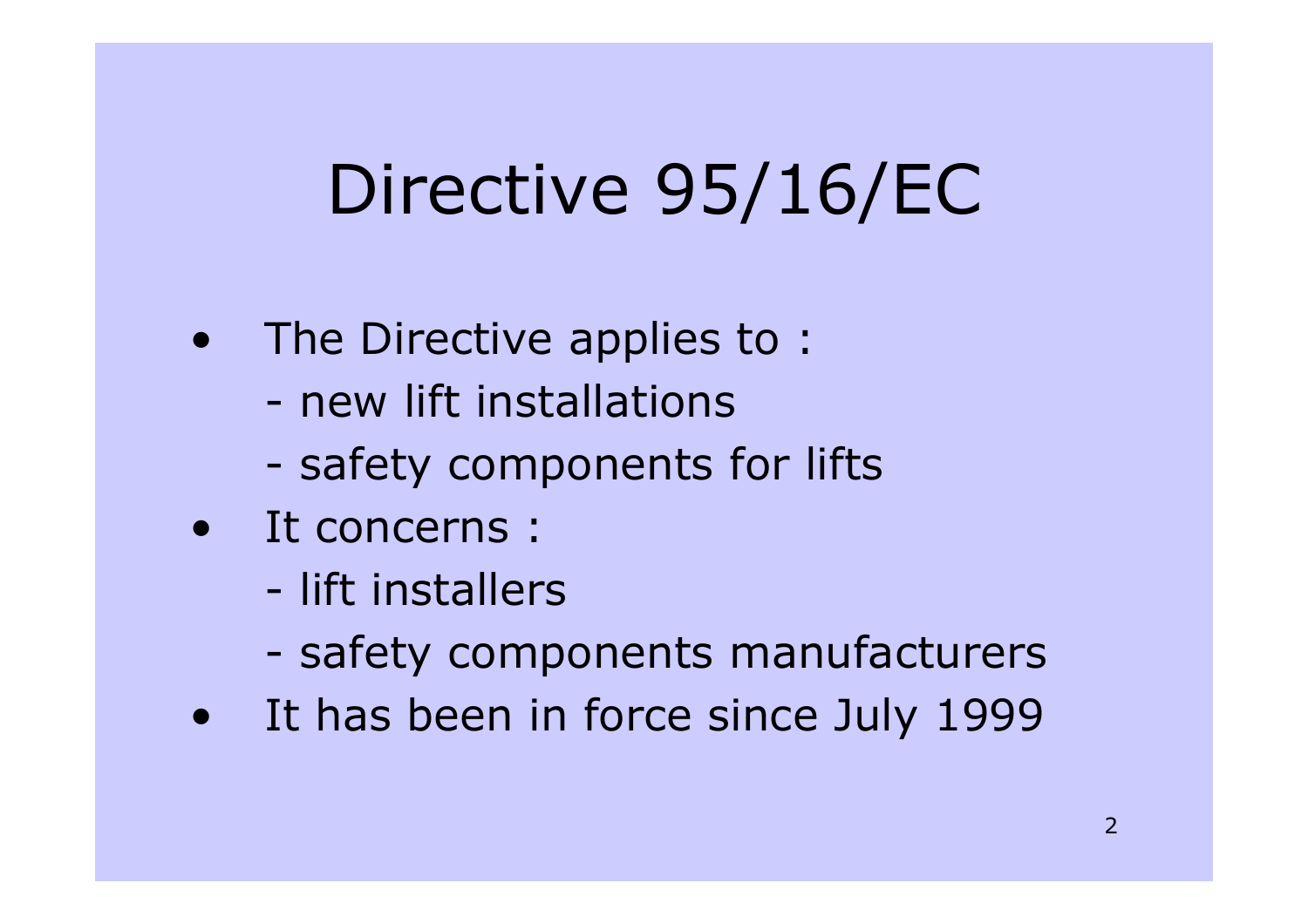#### Objectives of the Lifts Directive

- Free installation of lifts and free circulation of safety components for lifts in the internal market
- $\bullet$ Lifts that are safe for passengers
- $\bullet$  Lifts that can be inspected and maintained safely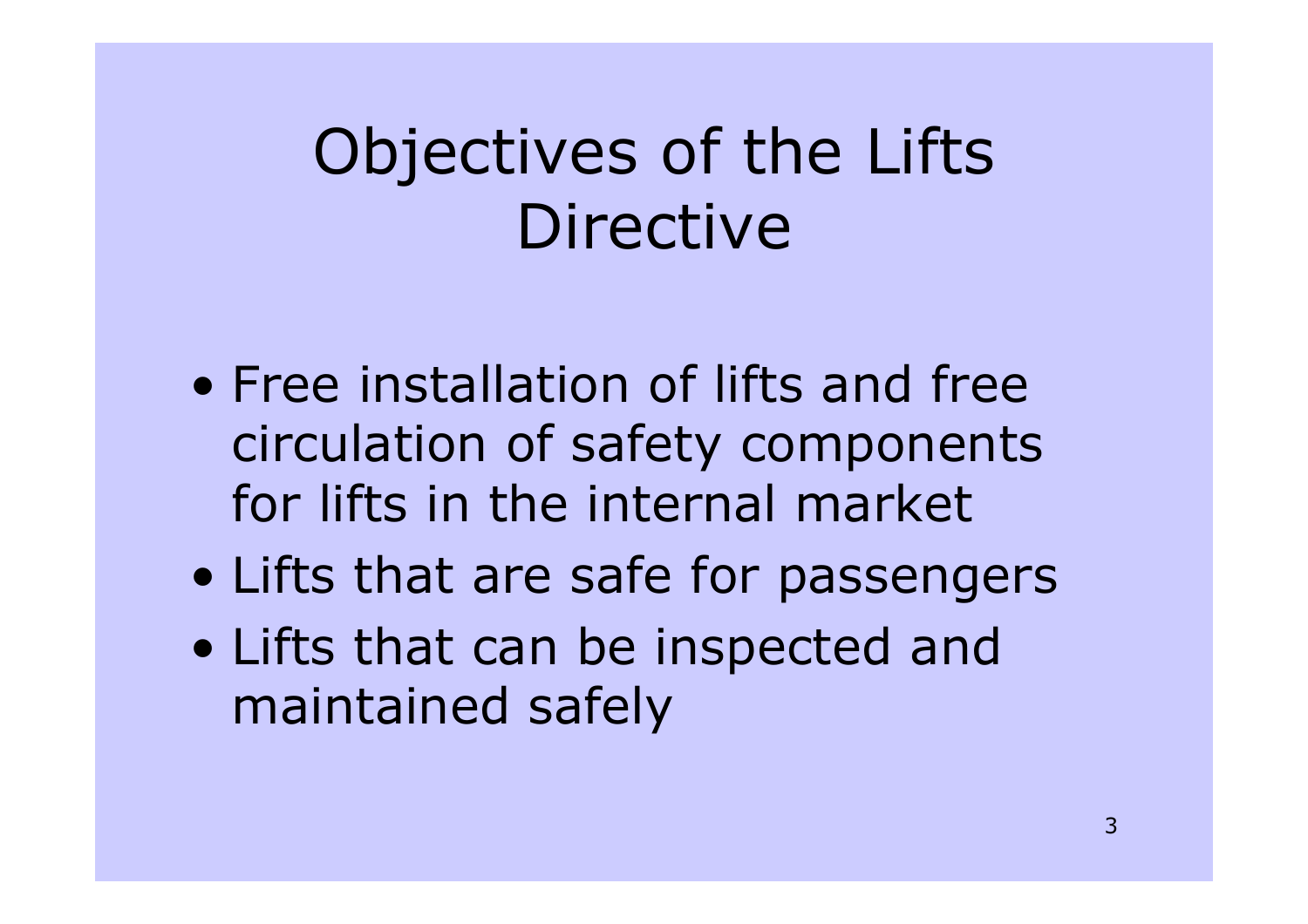# Essential health and safety requirements

- $\bullet$ The mandatory essential health and safety requirements define the safety objectives to be attained
- $\bullet$  technical specifications supporting the essential requirements are provided in voluntary harmonised standards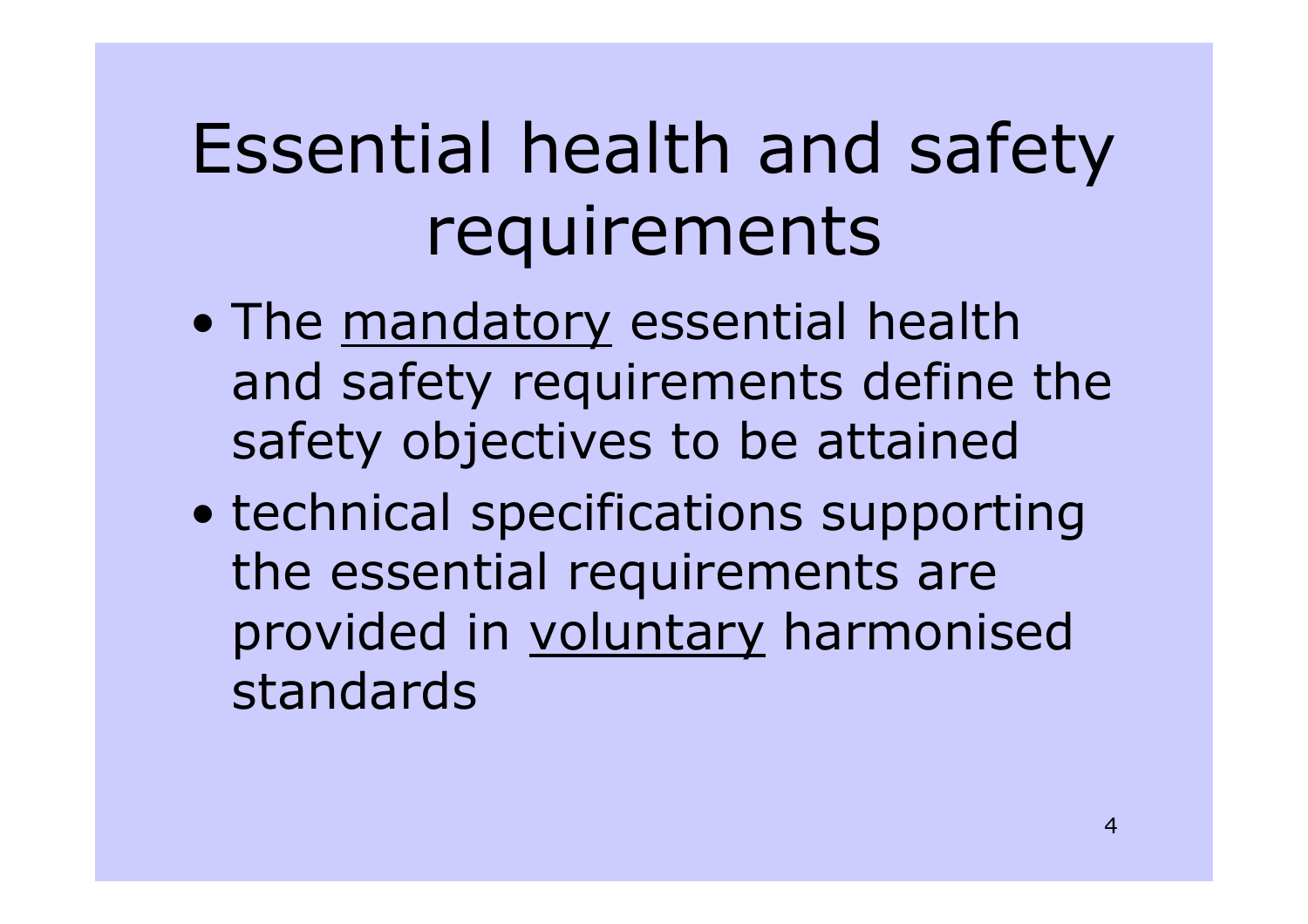#### Standards

- $\bullet$  Standards supporting the Lifts Directive are developed by Technical Committee 10 of CEN
- Standards EN 81-1 & 2 cover electrical and hydraulic lifts
- $\bullet$  Other parts of the EN 81 series cover other types of lift and particular requirements for lifts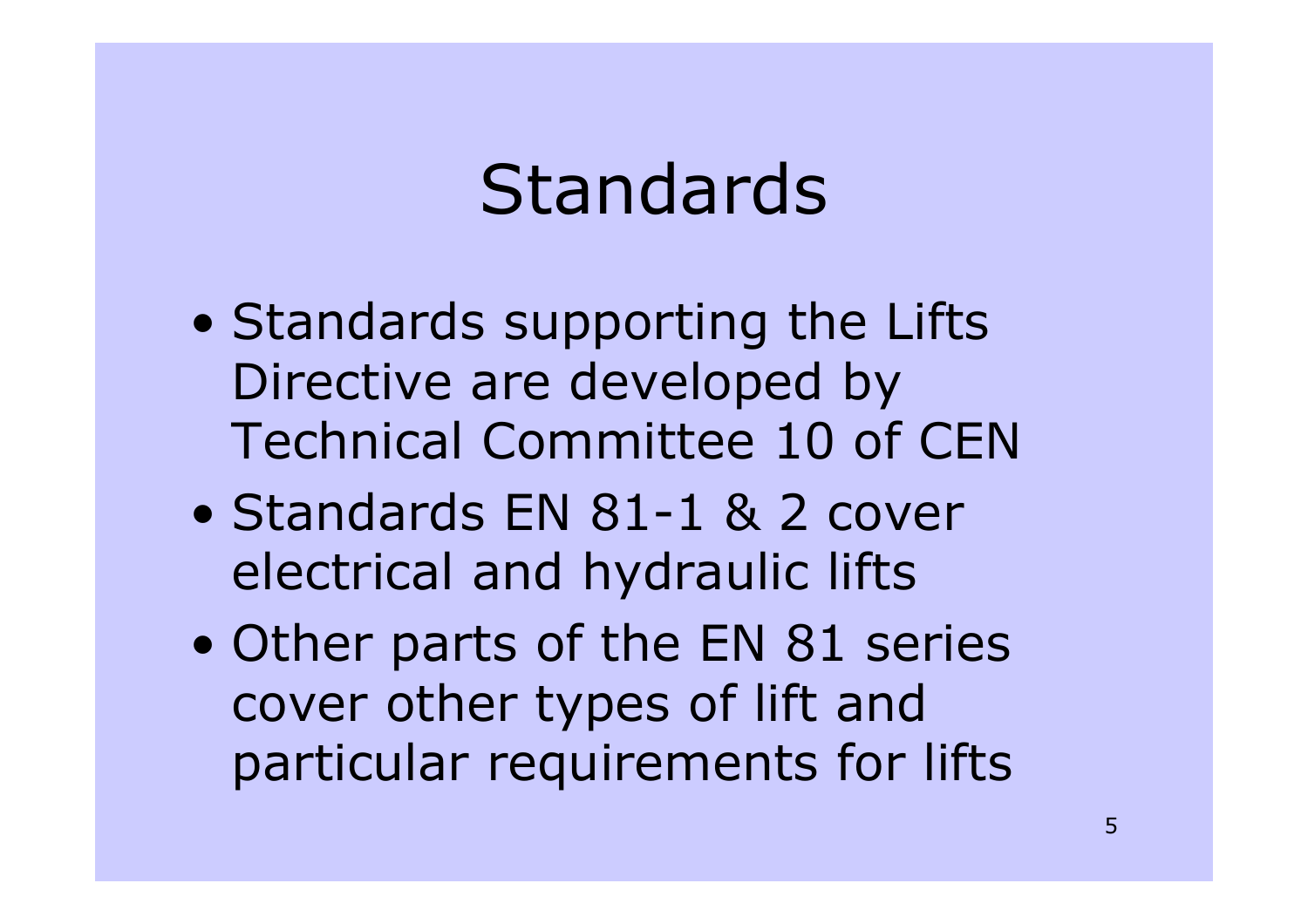## Other risks

- For risks not dealt with in the Lifts Directive, the health and safety requirements of the Machinery Directive 98/37/EC are applicable
- $\bullet$  This applies particularly to risks for inspection and maintenance staff
- $\bullet$  Several machinery standards are thus also relevant to lifts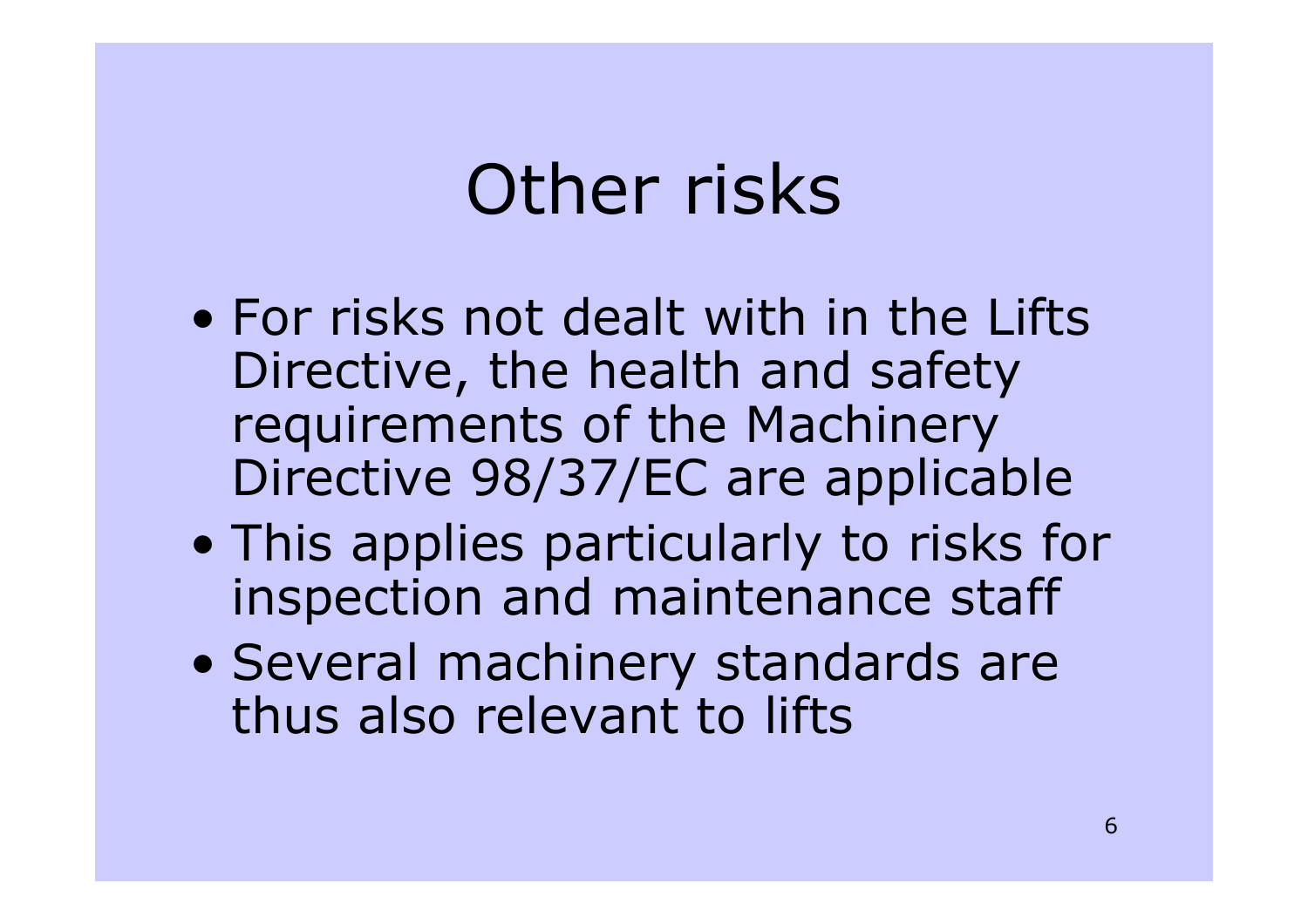# Conformity assessment procedures

- The Lifts Directive offers a wide choice of conformity assessment procedures based on the modules decision
- $\bullet$  All the procedures involve one or more Notified Body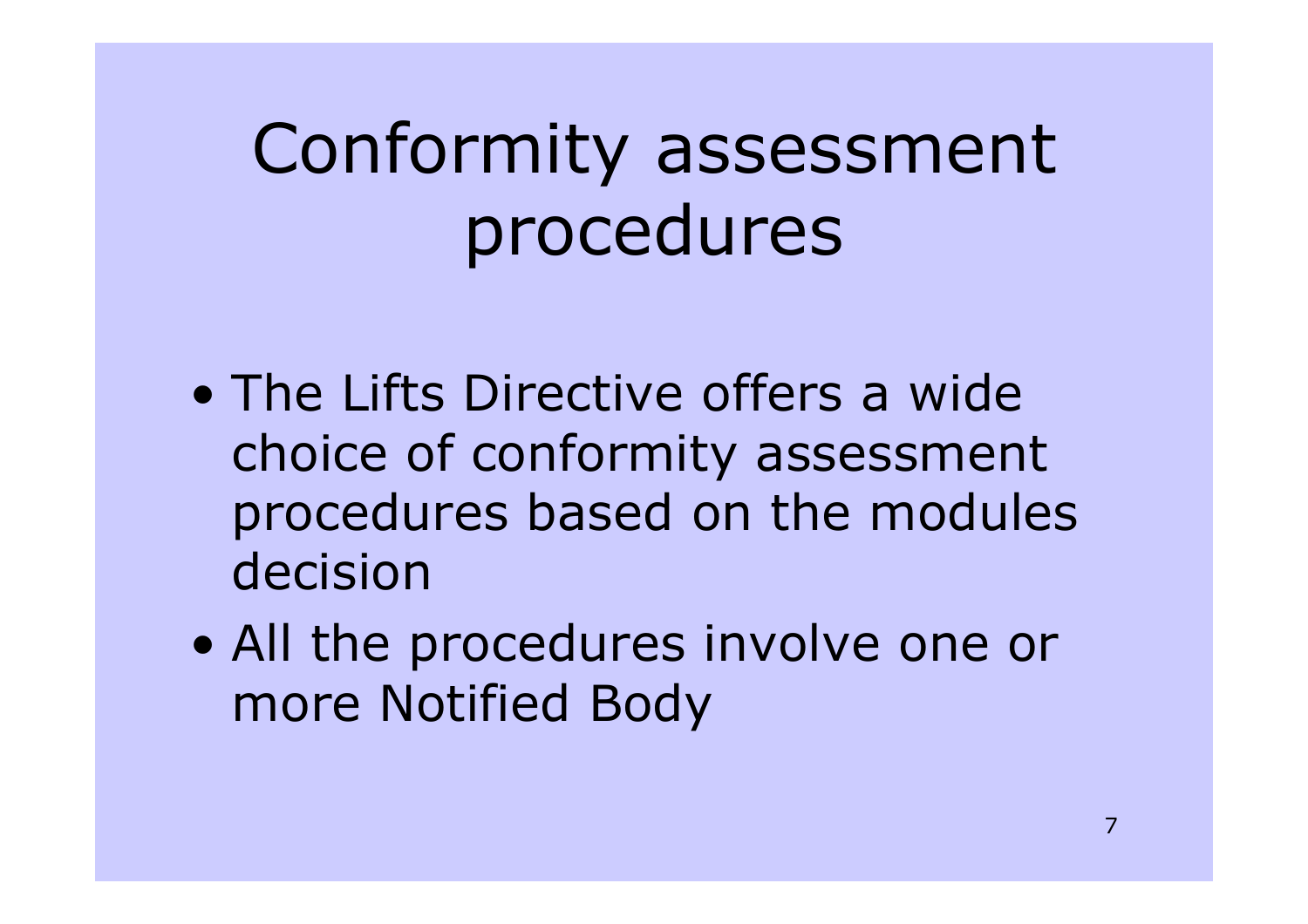#### **CONFORMITY ASSESSMENT PROCEDURES FOR LIFTS**

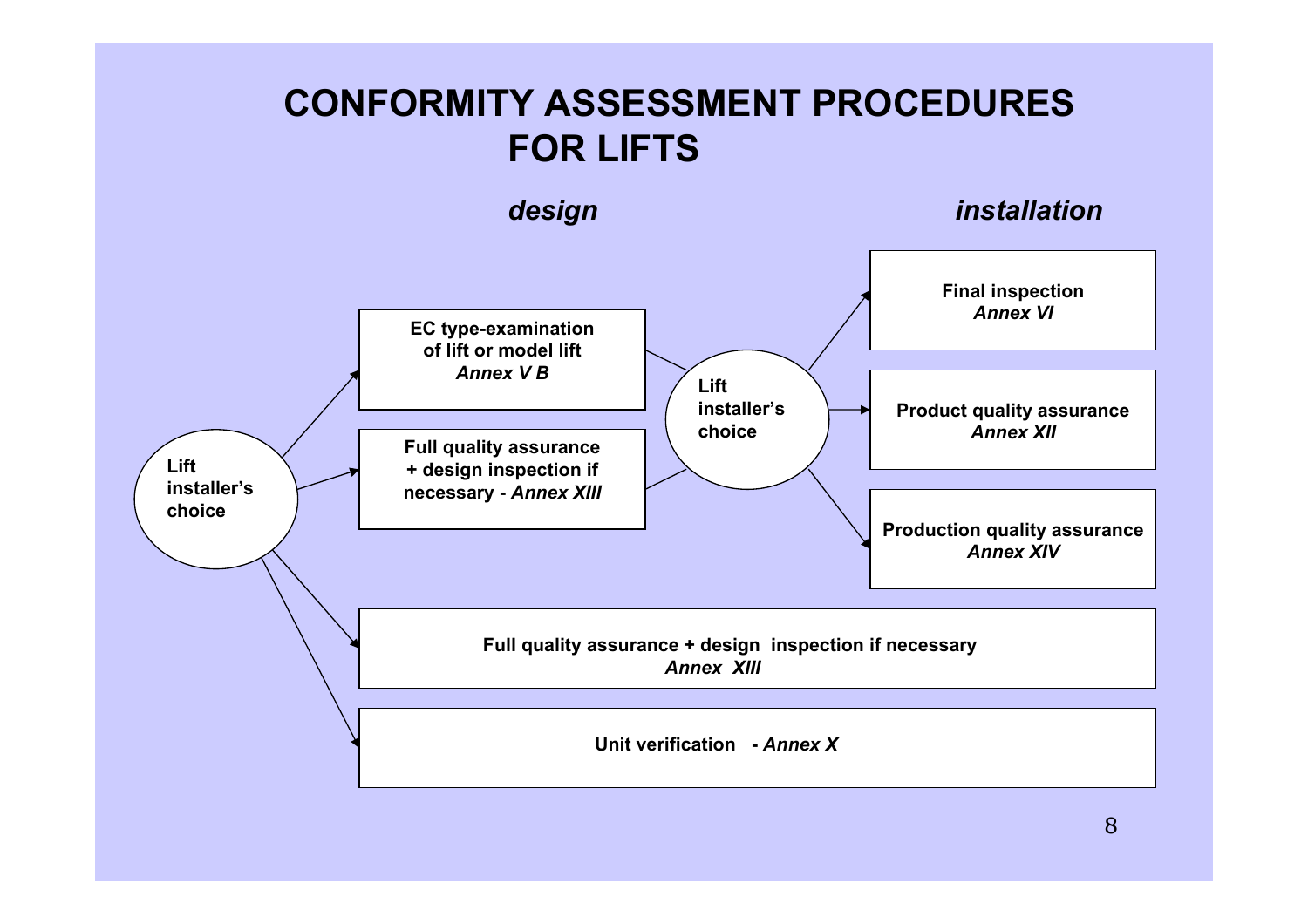#### **CONFORMITY ASSESSMENT PROCEDURES FOR SAFETY COMPONENTS**

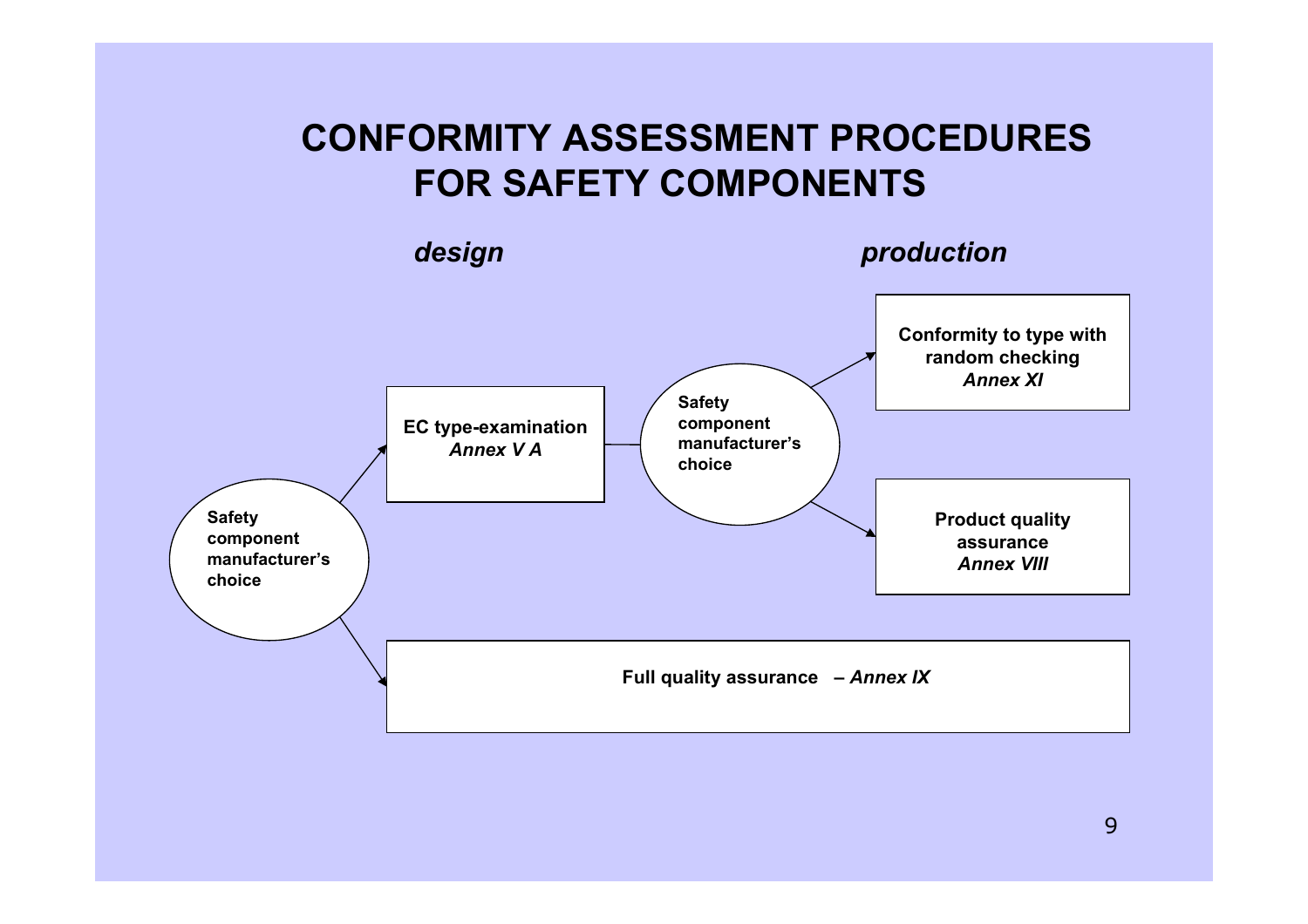# Notified bodies (NBs)

- Conformity assessment bodies are assessed and appointed by Member States and notified to the Commission
- The notification must indicate :
- the products (lifts or safety components) covered
- the procedure(s) covered
- the basis for the assessment of competency (e.g. accreditation)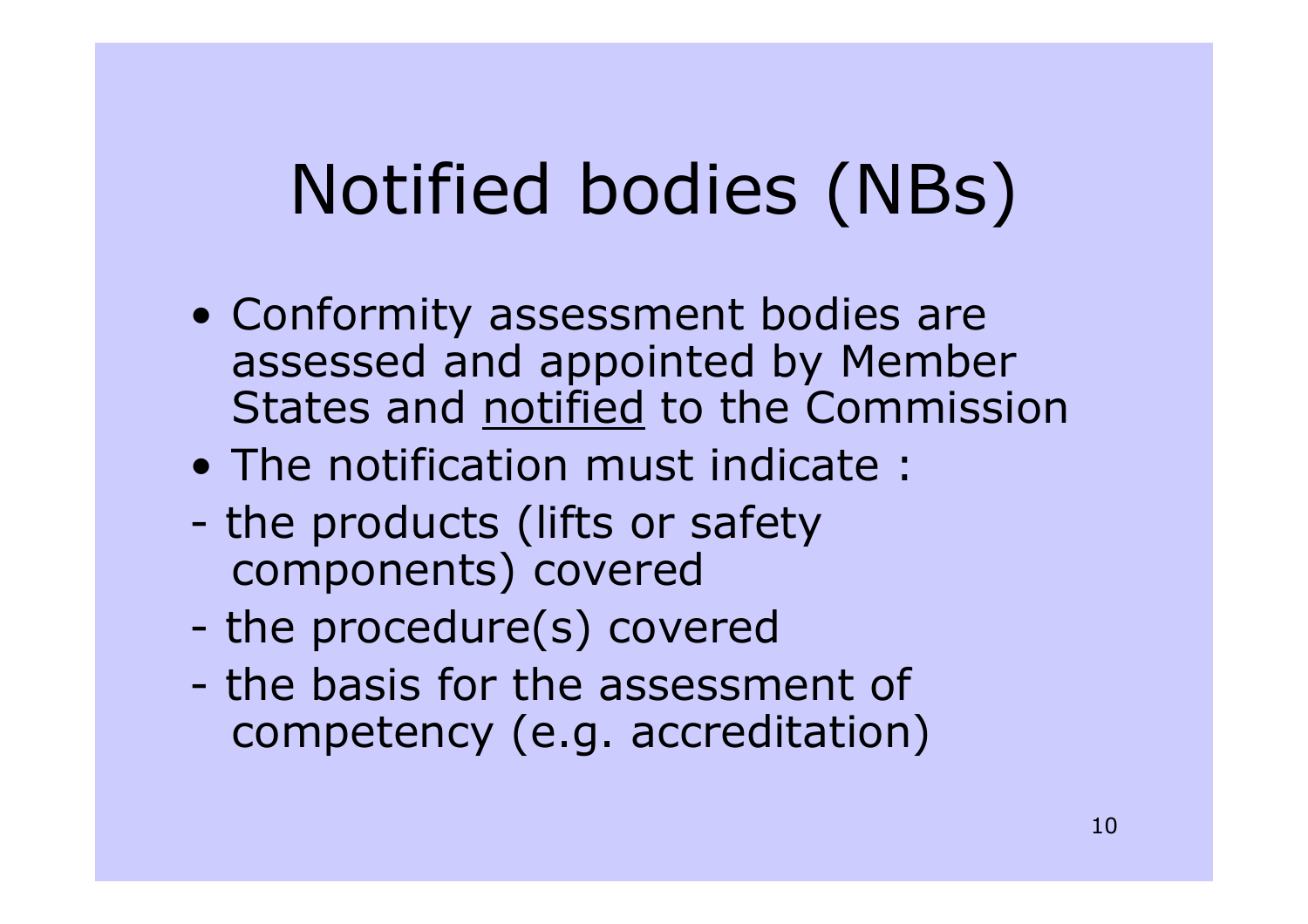Coordination of Notified Bodies (NB-L)

- Notified Bodies coordinate at national and European level
- $\bullet$  The aim is to exchange experience and harmonise practice
- NB-L formulates *Recommendations for Use*
- $\bullet$  These are endorsed by the Lifts Working Group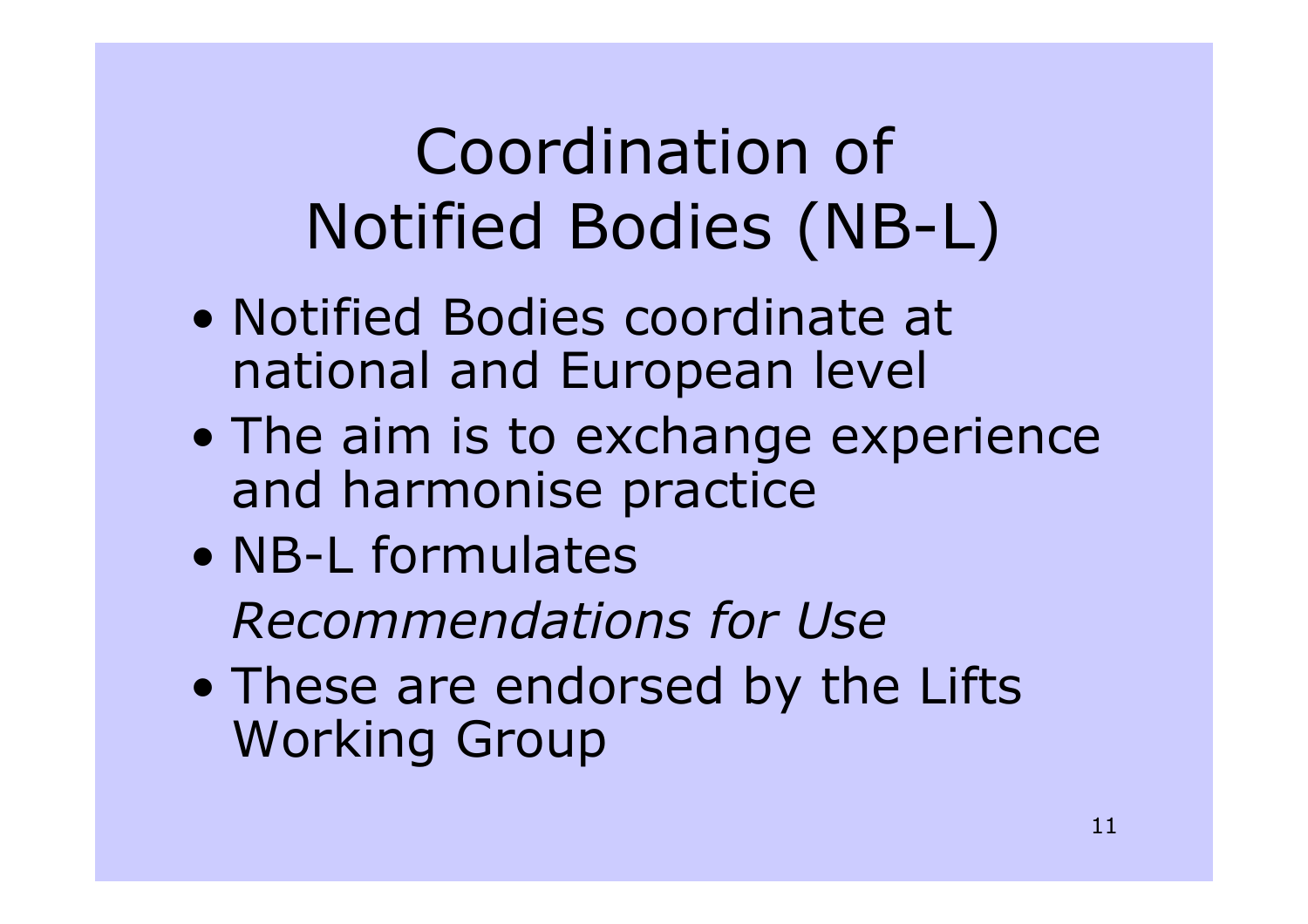## Market Surveillance

Member States must :

- $\bullet$  Designate market surveillance authorities and give them the necessary powers and ressources
- $\bullet$  Arrange for technical inspection of lifts and testing when necessary
- $\bullet$  Take action against non-compliant and unsafe lifts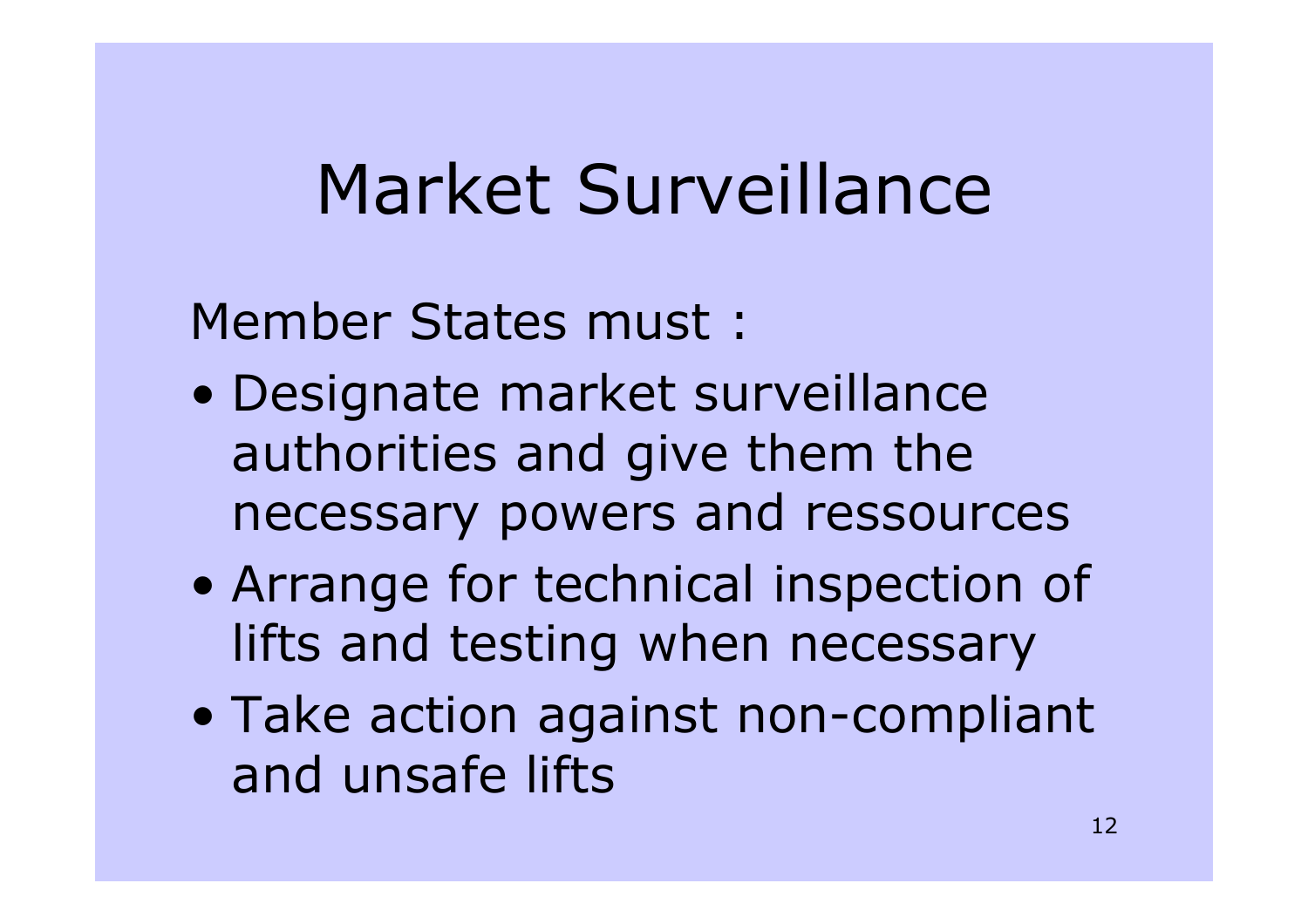### Administrative cooperation (Lifts ADCO)

- $\bullet$  Cooperation between market surveillance authorities is organised in the Lifts ADCO Group
- $\bullet$  Meetings are confidential and restricted to the market surveillance authorities
- $\bullet$  Lifts ADCO is chaired in turn by one of the Member States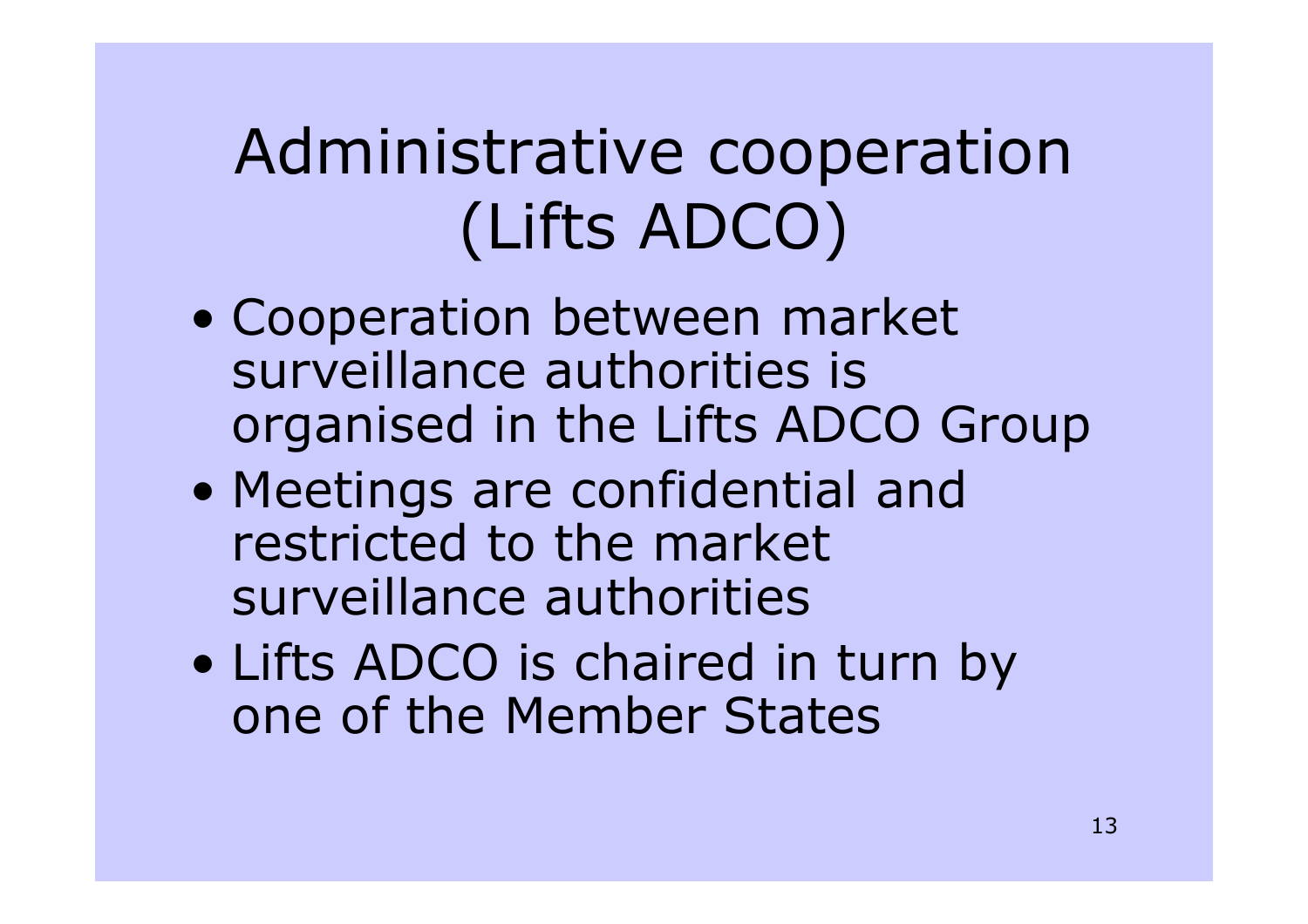# The Lifts Committee

- $\bullet$ An advisory committee
- $\bullet$ Chaired by the Commission
- Member States each have onerepresentative
- $\bullet$  The Committee gives its opinion on proposals by the Commission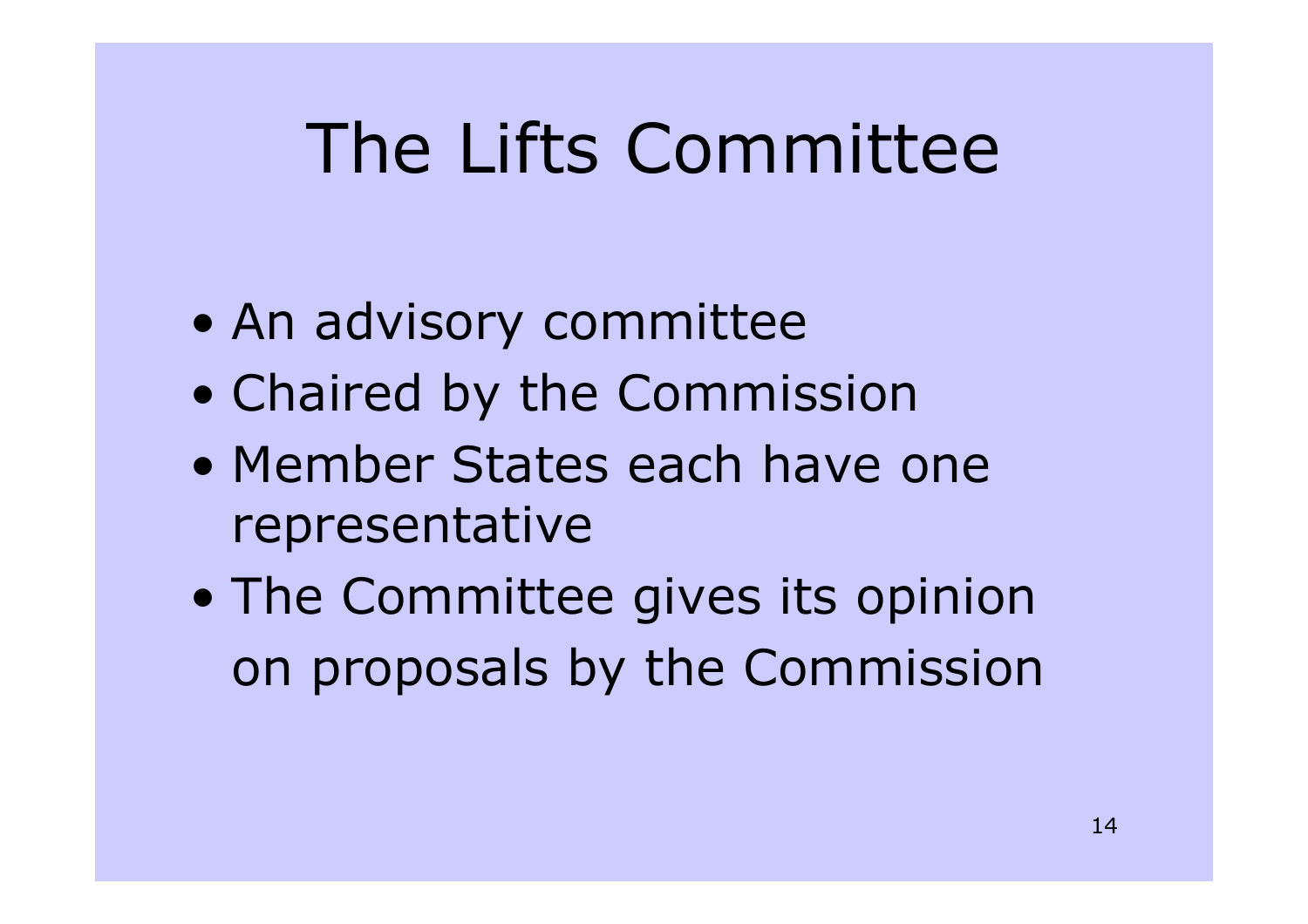# The Lifts Working Group

- $\bullet$ Chaired by the Commission
- $\bullet$ Member States are represented
- $\bullet$ Stakeholders are present
- $\bullet$  Representatives of candidate countries may attend as observers
- $\bullet$  Discusses practical application of the Directive
- $\bullet$ Meets twice a year in Brussels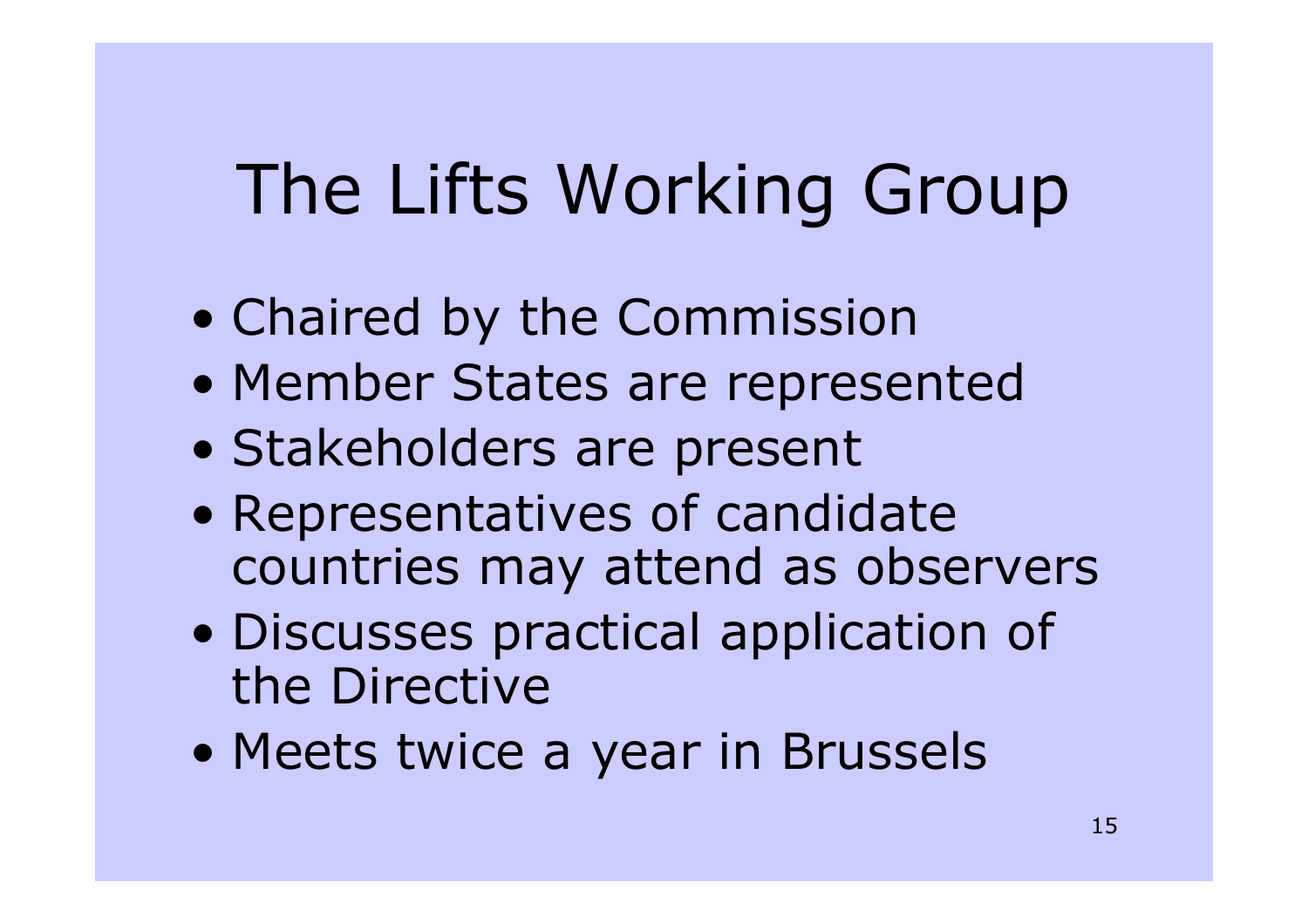#### Guide to the application of the Lifts Directive

- $\bullet$  A Guide to the application of the Directive is in preparation
- $\bullet$  It is being discussed with Member States and stakeholders
- $\bullet$  It will be published on EUROPA and regularly updated
- Member States will be invited to publish translations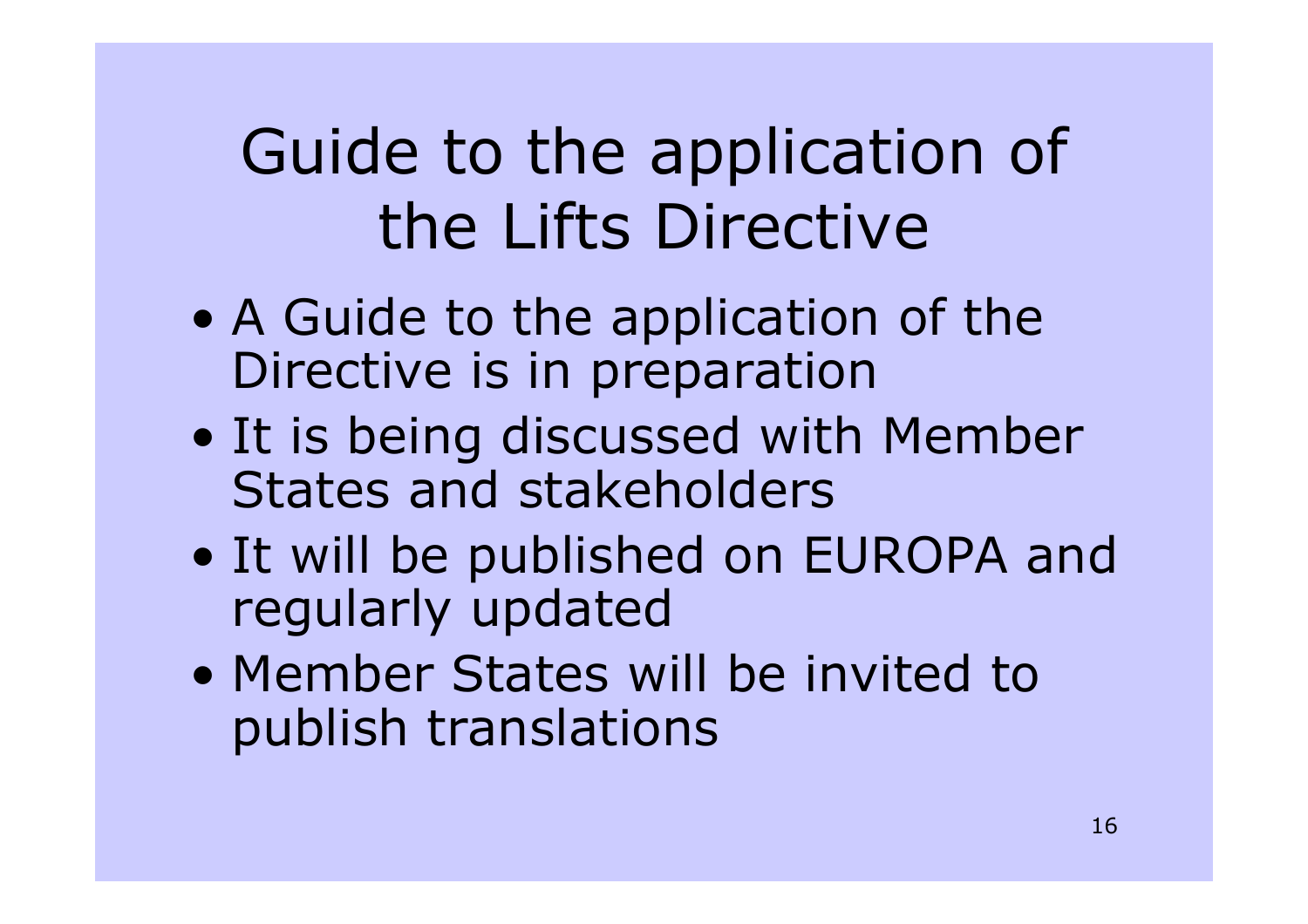# Existing Lifts

- Users do not know if a lift is a new lift or an existing lift
- $\bullet$  Users expect a safe and confortable ride whatever the age of the lift
- $\bullet$  Existing lifts must be correctly and safely maintained
- Most accidents occur on older lifts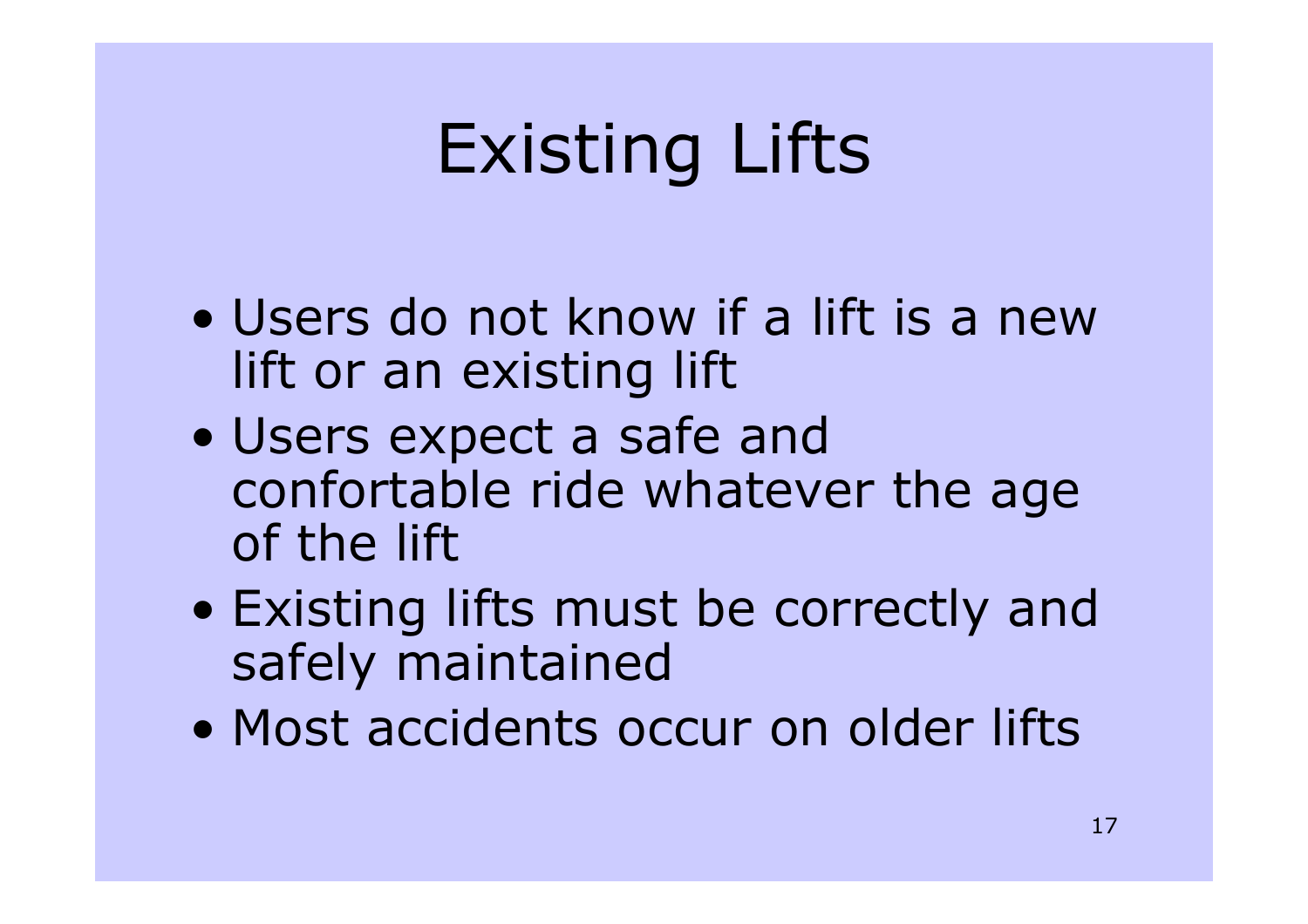Commission Recommendation 95/216/EC

- $\bullet$  Adopted at the request of the European Parliament
- Deals with maintenance and the improvement of the safety of existing lifts
- $\bullet$ 10 points are listed - further measures can be taken if necessary for safety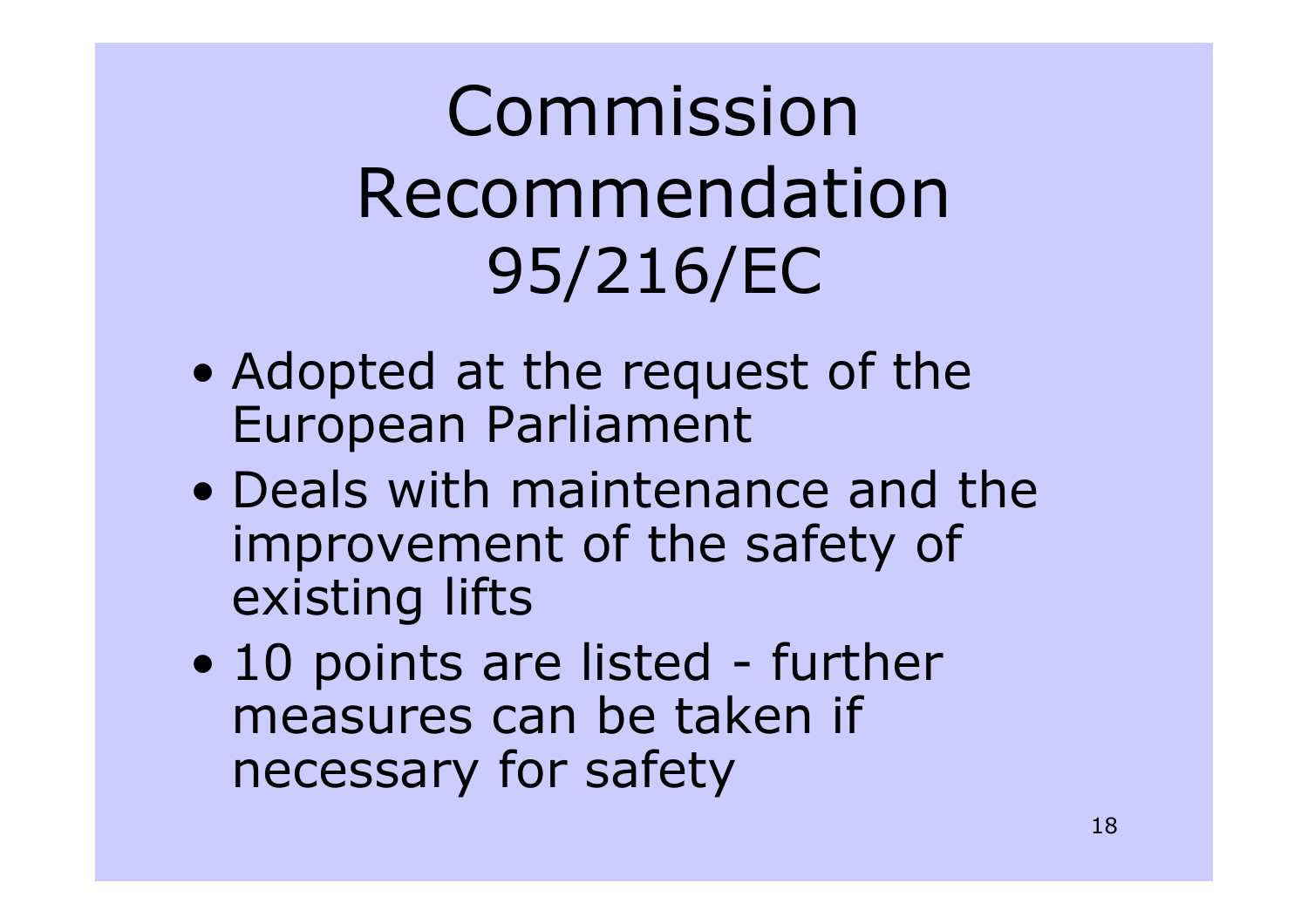#### Status of Recommendation 95/216/EC

- $\bullet$  Existing lifts are under the exclusive responsibility of the Member States
- The Recommendation is not mandatory
- $\bullet$  It is to be implemented by Member States in light of their national situation